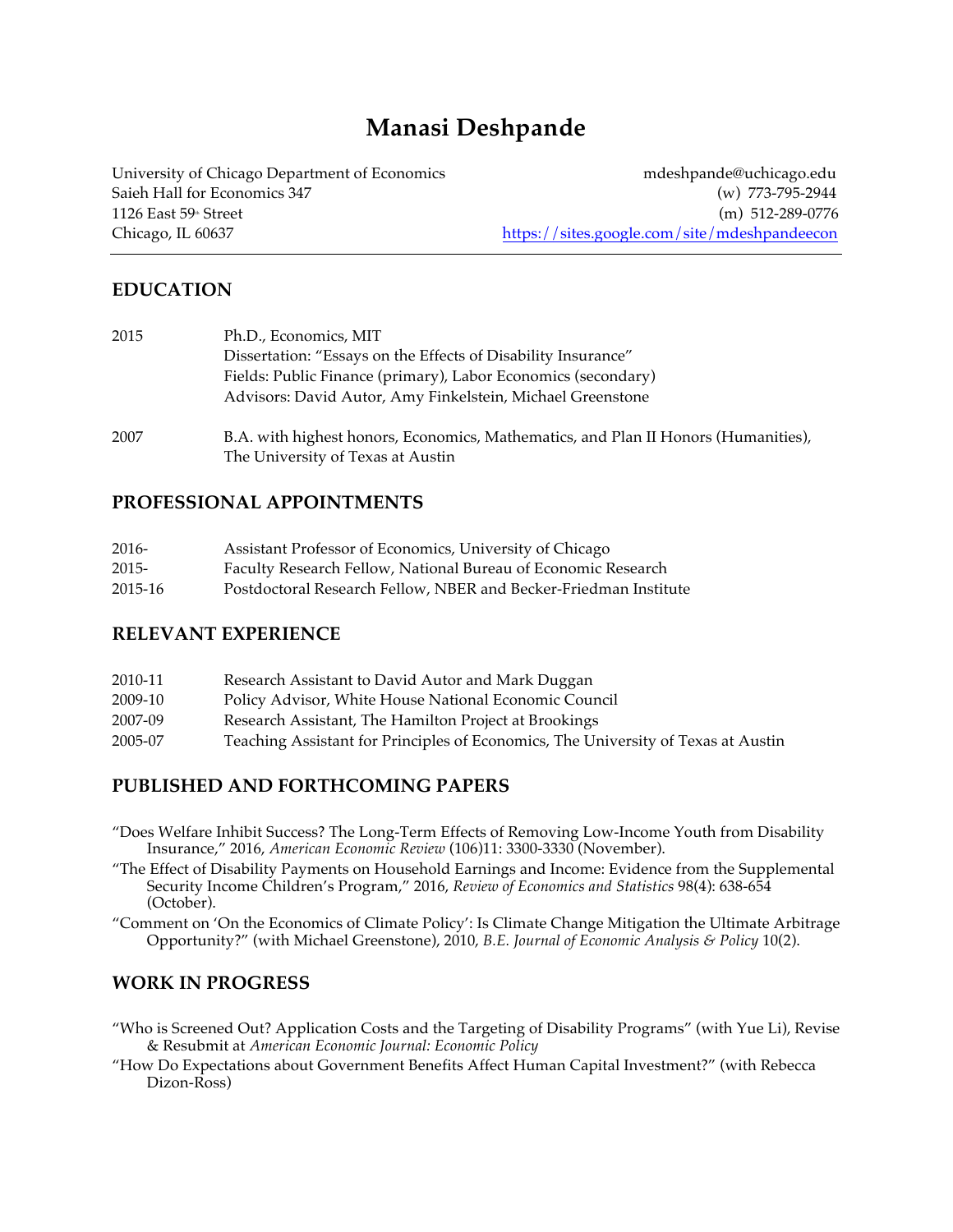"The Effects of Government Cash Assistance on Household Financial Outcomes" (with Tal Gross and Jialan Wang)

"The Effects and Channels of Early-Life Removal from Disability Insurance: Evidence from Supplemental Security Income Children"

## **GRANTS**

| 2017-18 | Spencer Foundation, with Rebecca Dizon-Ross (\$734,000)                            |
|---------|------------------------------------------------------------------------------------|
| 2016-17 | Laura and John Arnold Foundation, with Rebecca Dizon-Ross (\$50,000)               |
| 2016-17 | Washington Center for Equitable Growth, with Tal Gross and Jialan Wang (\$100,000) |
| 2015-16 | Russell Sage Foundation, with Rebecca Dizon-Ross (\$138,000)                       |
| 2015-16 | J-PAL U.S. Health Care Delivery Initiative, with Rebecca Dizon-Ross (\$381,000)    |
| 2015-16 | J-PAL U.S. Health Care Delivery Initiative, with Rebecca Dizon-Ross (\$200,000)    |
| 2015-16 | Institute on Global Markets, with Rebecca Dizon-Ross (\$67,500)                    |
|         |                                                                                    |

#### **HONORS**

| 2018    | Elected to National Academy of Social Insurance                          |
|---------|--------------------------------------------------------------------------|
| 2016    | NASI John A. Heinz Dissertation Award                                    |
| 2015    | Upjohn Institute Dissertation Award                                      |
| 2015    | APPAM PhD Dissertation Award                                             |
| 2015    | <i>Review of Economic Studies</i> (REStud) Tour Participant              |
| 2014-15 | NBER Pre-Doctoral Fellowship in Disability                               |
| 2012-14 | NBER Pre-Doctoral Fellowship in Health and Aging                         |
| 2014    | MIT Department of Economics Shultz Fund Award                            |
| 2012    | Center for Retirement Research at Boston College Dissertation Fellowship |
| 2009    | National Science Foundation Graduate Research Fellowship                 |
| 2006    | Harry S. Truman Scholarship                                              |

# **PRESENTATIONS**

| 2017-18 | Institute for Fiscal Studies; UT Austin Economics; National Tax Association; Vanderbilt<br>Economics; Columbia Economics; NYU Economics; UC Berkeley Haas; Johns Hopkins<br>Economics; New York Fed; Michigan Economics                                                                                                                                                 |
|---------|-------------------------------------------------------------------------------------------------------------------------------------------------------------------------------------------------------------------------------------------------------------------------------------------------------------------------------------------------------------------------|
| 2016-17 | Institute for Research on Poverty at Wisconsin; UCSD Economics; Washington Center for<br>Equitable Growth; NBER Public Economics; Western Michigan Economics; Notre Dame<br>Economics; Brown Economics; University of Illinois-Chicago Economics; Brookings;<br>Chicago Fed                                                                                             |
| 2015-16 | IIES Stockholm; Upjohn Institute; UIUC; Cornell Economics; UC Davis Economics; UC<br><b>Berkeley Economics</b>                                                                                                                                                                                                                                                          |
| 2014-15 | NBER Summer Institute (Aging); Congressional Budget Office; Munich GSE; Barcelona<br>GSE; University of Naples Federico II; London School of Economics; Chicago Harris;<br>Chicago Booth; Chicago Economics; Northwestern Economics; Wisconsin-Madison<br>Economics; Stanford Economics; Berkeley Goldman; UPenn Wharton; Yale Economics;<br><b>Princeton Economics</b> |
| 2013-14 | Social Security Administration; Congressional Budget Office; U.S. Treasury; Disability<br>Research Consortium conference                                                                                                                                                                                                                                                |